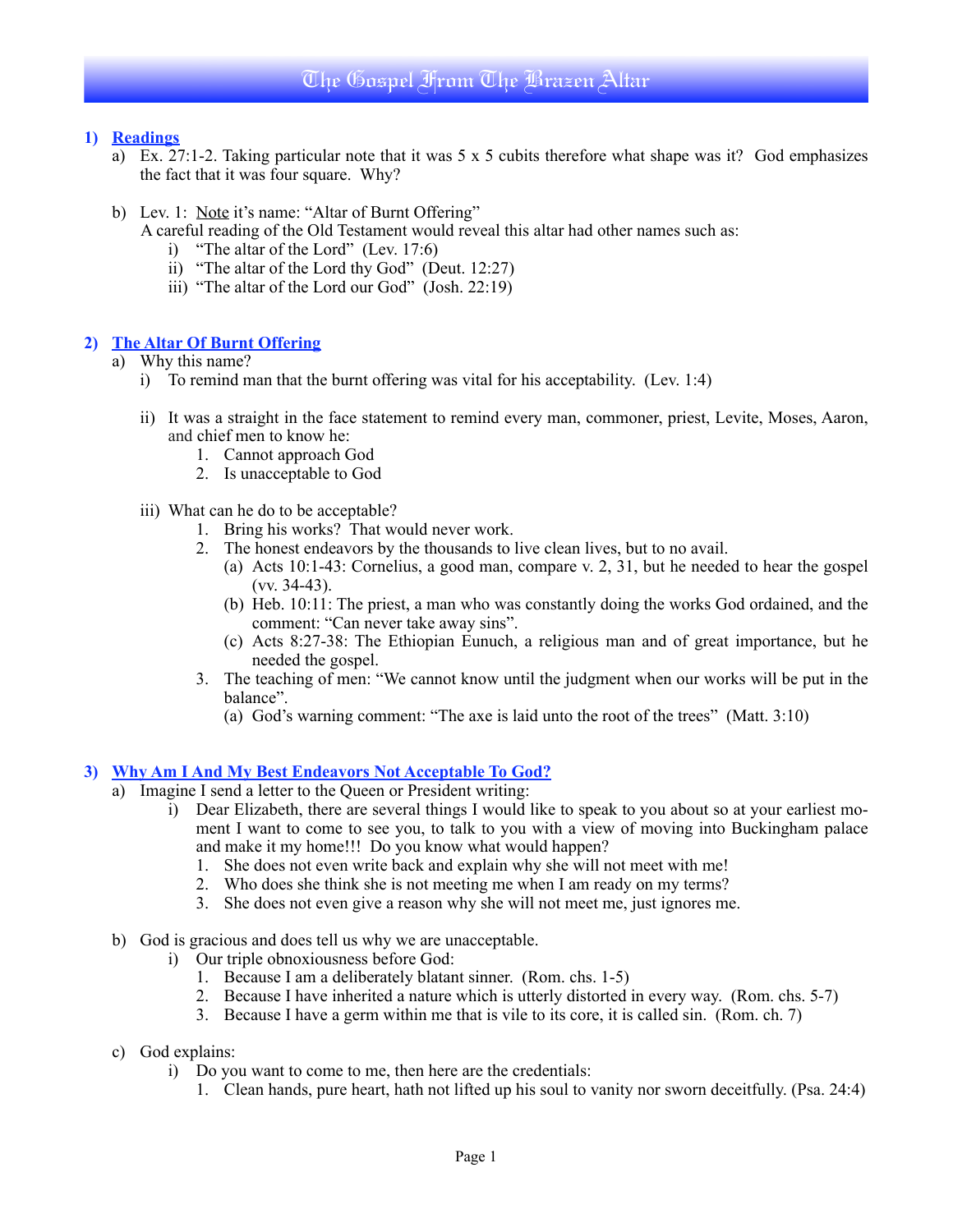# The Gospel From The Brazen Altar

d) Consider The Altar:

It was square having four sides, north, south, east, west.

- i) When God distinctly specifies four of anything it is always divisible by a one and a three, i.e:
	- 1. Naaman: three positives and one negative. (2 Kgs. 5:1)
	- 2. Gospels: three synoptic and one distinctly different.
	- 3. So how are the sides of the altar divided?
- ii) Observation, they faced north, south, east, and west.
	- 1. "Kill it (the sacrifice) on the North side of the altar" (Lev. 1:11), the North side tells of the death of Christ.
	- 2. "Ashes on the East side of the altar" (Lev. 1:16). The ashes on the East side tells of a finished work, the fire has done its worst, the finished work of Christ (Jn. 19:30).
	- 3. The "River flows from the South side of the altar" (Ezek. 47:1). The South side tells of the glorification of Christ and the coming of the Spirit (Jn. 7:39). **Demonstration:** Have the audience imagine the altar, if possible, use the pulpit and walk around it stopping at each side emphasizing the truth.
	- 4. No where do we ever read of the West side? Why. (Tell of the tabernacle and in it God dwelt and it was on the West side. How do I come to God?

## **Demonstration**:

- (a) I see Christ and His death for me, them moving to the front of the pulpit.
- (b) I see the finished work of Christ so nothing left for me to do, then to the left side of the pulpit.
- (c) I see the Spirit's descent as evidence for the glorification of Christ, and on the West side I approach God's acceptability for nothing more is needed.